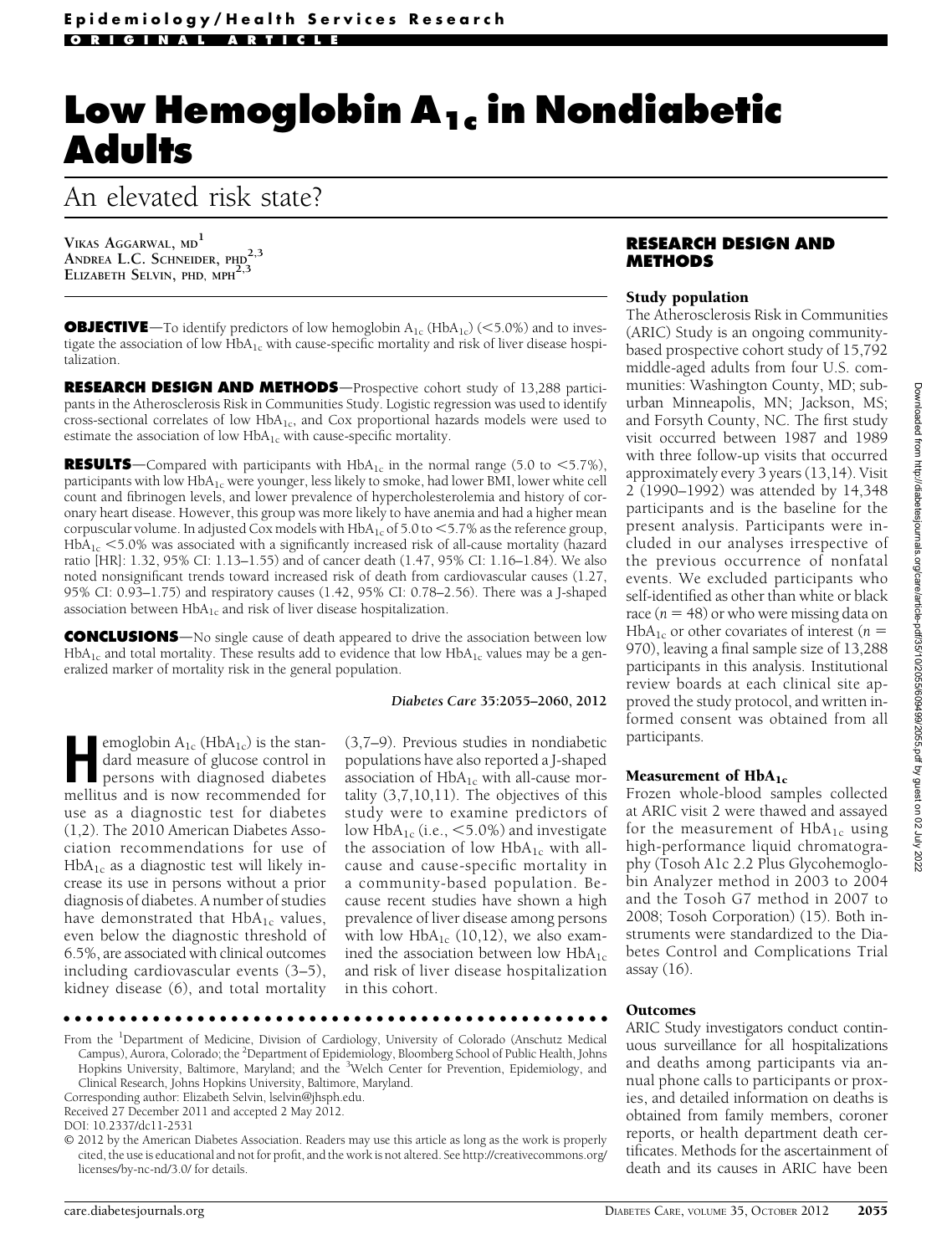#### Low  $HbA_{1c}$  and mortality

published previously (13). We classified deaths according to underlying cause, on the basis of coding from the ICD-9 and -10. We divided causes of death into the following major diagnosis categories defined by the ICD codes: 1) cancers (ICD-10 codes of C00-D48, ICD-9 codes of 140–239); 2) cardiovascular system (ICD-10 codes of I00–I99, ICD-9 codes of 390–459); 3) respiratory system (ICD-10 codes of J00–J99, ICD-9 codes of 460– 519); 4) digestive system and liver (ICD-10 codes of K00–K93, ICD-9 codes of 520– 579); and 5) genitourinary system and kidney (ICD-10 codes of N00–N99, ICD-9 codes of 580–629). We also identified incident liver disease hospitalizations from hospital discharge records with an ICD-9 code for liver disease using the following ICD-9 codes (listed anywhere in the hospital discharge record): 570.0–573.9.

# Covariates

All covariates were assessed during visit 2 (1990–1992), except education and physical activity, which were assessed during visit 1 (1987–1989). Covariates evaluated as potential confounders included: age (continuous), race/field center (Washington County, MD whites; Minneapolis, MN whites; Forsyth County, NC whites, Forsyth County, NC blacks; and Jackson, MS blacks), sex (male/ female), education (less than high school, high school or equivalent, or more than high school), BMI (continuous), waist-tohip ratio (continuous), cigarette smoking (current, former, or never), alcohol intake (current, former, or never), physical activity [assessed with the use of Baecke index (17)], family history of diabetes, presence of hypertension (defined as systolic blood pressure  $\geq$ 140 mmHg, diastolic blood pressure  $\geq 90$  mmHg, or use of antihypertensive medication during the previous 2 weeks), total cholesterol (continuous), HDL cholesterol (continuous), prevalent coronary heart disease, prevalent stroke, fasting glucose (continuous), hemoglobin concentration (continuous), red-cell mean corpuscular volume (MCV; continuous), total leukocyte count (continuous), and plasma fibrinogen levels (continuous). Further details about data collection methods in ARIC are described elsewhere (13,18).

## Statistical analysis

We divided the baseline study population into groups according to clinical categories of glycated hemoglobin  $(<5.0, 5.0$  to

 $<$  5.7, 5.7 to  $<$  6.5, and  $\ge$  6.5% or diagnosed diabetes) (2). With the  $HbA_{1c}$  category of 5.0 to  $<5.7\%$  as reference, we used logistic regression models to identify predictors of low  $HbA_{1c}$  (<5.0%) at baseline among persons with  $HbA_{1c} < 5.7\%$  $(n = 9,254)$ . To characterize the prospective association of low  $HbA_{1c}$  with allcause and cause-specific mortality and risk of liver disease hospitalization, we used Cox proportional hazards models to estimate the hazard ratios (HRs) and their corresponding 95% CIs across baseline categories of  $HbA_{1c}$ . We verified that the proportional hazards assumption was met (19). Two models were used: model 1 was adjusted for age, sex, and race/field center, and model 2 was adjusted for the variables in model 1 plus total and HDL cholesterol, BMI, waist-to-hip ratio, hypertension, family history of diabetes, education level, alcohol use, physical activity, smoking status, hemoglobin, MCV, fibrinogen, and leukocyte count. We performed sensitivity analyses with additional adjustment for serum glucose, pulmonary function tests, white-cell differential, platelet count, and mean corpuscular hemoglobin. We formally tested for interaction by hemoglobin level. We also looked separately at the association among persons with and without anemia (defined as hemoglobin  $\langle 13.5 \text{ g/dL} \rangle$  for males and  $\langle 12.0 \text{ g/d}$ L for females) and after restricting the population to persons with  $\geq$ 3 years of follow-up to address the potential for reverse causality. In all analyses, participants were censored if the participant was lost to follow-up, died of other causes, or reached the end of the follow-up period (31 December 2008). We used a restricted cubic spline model to investigate the continuous association between  $HbA_{1c}$  and risk of liver disease hospitalization. All reported P values are two-sided, and  $P < 0.05$  was considered statistically significant. All analyses were performed using Stata Statistical software version 11 (StataCorp, College Station, TX).

RESULTS-Of the 13,288 participants included in the study, 3,078 (23.2%) died by the end of follow-up period (maximum follow-up was 18 years). The demographic, clinical, and lifestyle characteristics of the study population are shown stratified by  $HbA_{1c}$  categories in Table 1. Overall, the mean age was 57 years, 55% were women, and 24% were black. Persons with higher HbA1c were more likely to be older and current or former smokers.

The odds ratios and 95% CIs for predictors of low HbA<sub>1c</sub> are shown in Table 2. Compared with those with  $HbA_{1c}$ values 5.0 to  $<$  5.7%, participants with  $HbA_{1c}$  values <5.0% were younger, had a lower BMI, were less likely to smoke, had lower total cholesterol levels, and were much less likely to have hypertension, a family history of diabetes, or a history of cardiovascular disease. Participants with  $HbA_{1c} < 5.0\%$  were more likely to have either low  $\langle$  <12.9 g/dL) or high hemoglobin  $(>14.7 \text{ g/dL})$ .

Of the total 13,288 participants included in this study, 1,113 (8.4%) participants died of cancer, 1,085 (8.2%) died of cardiovascular disease, 235 (1.8%) died of respiratory system disease, 82 (0.6%) died of digestive system or liver disease, and 61 (0.5%) died of genitourinary system or kidney disease.

The HRs for all-cause and causespecific mortality by baseline  $HbA_{1c}$  category are shown in Table 3. Comparing models 1 and 2, we observed that multiple adjustments strengthen the association of low  $HbA_{1c}$  with cause-specific and all-cause mortality, which is consistent with negative confounding. Using the group with  $HbA_{1c}$  of 5.0 to  $<5.7\%$ as the reference group,  $HbA_{1c}$  values  $<$  5.0% were associated with a significantly increased risk of all-cause mortality (HR: 1.32, 95% CI: 1.13–1.55) and of cancer death (1.47, 95% CI: 1.16–1.84) in model 2. Low  $HbA_{1c}$  was also associated with an increased risk of cardiovascular system deaths (1.27, 95% CI: 0.93–1.75) and respiratory system deaths (1.42, 95% CI: 0.78–2.56), but these associations were not statistically significant, possibly owing to the smaller number of deaths due to these causes. Low  $HbA_{1c}$  was not significantly associated with risk of deaths related to the digestive system or liver disease (0.96, 95% CI: 0.34–2.71) or deaths due to conditions of the genitourinary system and kidney disease deaths (1.01, 95% CI: 0.23–4.42). Similar results were observed after adjustment for fasting serum glucose, pulmonary function tests, white-cell differential, platelet count, and mean corpuscular hemoglobin and when the analysis was restricted to persons with  $\geq$ 3 years of follow-up (data not shown). Tests for interaction by hemoglobin level were not significant (all P values for interaction  $>$  0.1). However, in sensitivity analyses among persons with anemia (10.2% of the study population), we observed stronger associations of low  $HbA_{1c}$  with all-cause mortality (1.60, 95% CI: 1.07–2.39), cancer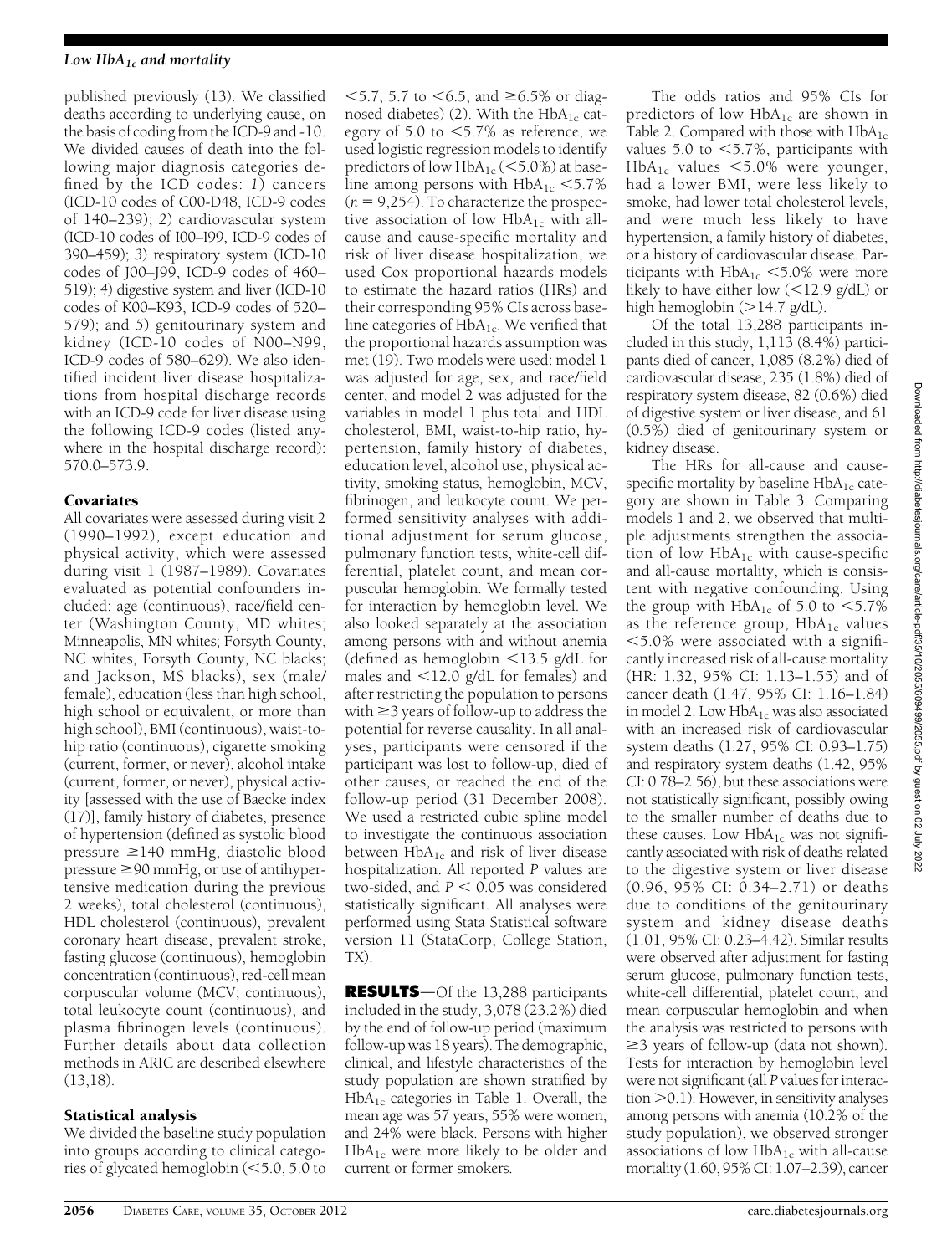# Aggarwal, Schneider, and Selvin

# Table 1—Baseline characteristics of the study population by  $HbA_{1c}$  category at baseline (ARIC visit 2)

|                                            | $HbA_{1c} < 5.0\%$<br>$(n = 1,005)$ | HbA <sub>1c</sub> 5.0 to $<$ 5.7%<br>$(n = 7,957)$ | HbA <sub>1c</sub> 5.7 to $<$ 6.5%<br>$(n = 2,067)$ | $HbA_{1c} \ge 6.5\%$ or<br>diagnosed diabetes<br>$(n = 2,259)$ |
|--------------------------------------------|-------------------------------------|----------------------------------------------------|----------------------------------------------------|----------------------------------------------------------------|
| Demographics                               |                                     |                                                    |                                                    |                                                                |
| Age (years), mean (SD)                     | 55.4(5.5)                           | 56.6(5.7)                                          | 58.1 (5.7)                                         | 58.1 (5.7)                                                     |
| Female sex (%)                             | 53.5                                | 56.6                                               | 52.5                                               | 54.1                                                           |
| Center and race (%)                        |                                     |                                                    |                                                    |                                                                |
| Washington County, MD whites               | 27.7                                | 26.8                                               | 21.0                                               | 24.6                                                           |
| Minneapolis, MN whites                     | 31.9                                | 31.0                                               | 19.6                                               | 18.6                                                           |
| Forsyth County, NC whites                  | 25.3                                | 27.0                                               | 18.7                                               | 16.7                                                           |
| Forsyth County, NC blacks                  | 1.8                                 | 1.8                                                | 4.4                                                | 4.1                                                            |
| Jackson, MS blacks                         | 13.3                                | 13.4                                               | 36.3                                               | 36.0                                                           |
| BMI $(kg/m2)$ , mean (SD)                  | 26.5(4.7)                           | 27.0(4.8)                                          | 29.0(5.8)                                          | 31.0(6.0)                                                      |
| Waist-to-hip ratio, mean (SD)              | 0.90(0.09)                          | 0.91(0.08)                                         | 0.94(0.07)                                         | 0.97(0.07)                                                     |
| Education status (%)                       |                                     |                                                    |                                                    |                                                                |
| Less than high school                      | 13.3                                | 16.6                                               | 30.7                                               | 32.9                                                           |
| High school or equivalent                  | 40.6                                | 43.7                                               | 38.0                                               | 39.1                                                           |
| More than high school                      | 46.1                                | 39.7                                               | 31.3                                               | 28.1                                                           |
| Alcohol use (%)                            |                                     |                                                    |                                                    |                                                                |
| Current                                    | 64.1                                | 62.4                                               | 49.0                                               | 41.8                                                           |
| Former                                     | 17.0                                | 17.2                                               | 26.0                                               | 30.5                                                           |
| Never                                      | 18.7                                | 20.4                                               | 25.1                                               | 27.7                                                           |
| Baecke physical activity index score,      |                                     |                                                    |                                                    |                                                                |
| mean (SD)                                  | 2.49(0.81)                          | 2.51(0.81)                                         | 2.36(0.75)                                         | 2.32(0.75)                                                     |
| Smoking status (%)                         |                                     |                                                    |                                                    |                                                                |
| Current                                    | 13.0                                | 21.6                                               | 31.1                                               | 20.6                                                           |
| Former                                     | 42.9                                | 38.2                                               | 35.2                                               | 39.0                                                           |
| Never                                      | 44.1                                | 40.3                                               | 33.8                                               | 40.4                                                           |
| Clinical characteristics                   |                                     |                                                    |                                                    |                                                                |
| Hypertension (%)                           | 27.1                                | 28.6                                               | 42.6                                               | 58.0                                                           |
| Family history of diabetes (%)             | 19.4                                | 21.2                                               | 24.2                                               | 37.6                                                           |
| History of stroke (%)                      | 1.3                                 | 1.2                                                | 2.1                                                | 4.5                                                            |
| History of coronary heart disease (%)      | 2.6                                 | 4.6                                                | 6.9                                                | 10.6                                                           |
| $HbA_{1c}$ , mean (SD)                     | 4.8(0.20)                           | 5.4(0.21)                                          | 6.0(0.17)                                          | 7.5(2.0)                                                       |
| Serum glucose (mg/dL), mean (SD)           | 97.9(8.4)                           | 100.5(8.9)                                         | 106.5(10.0)                                        | 175.3(77.4)                                                    |
| Total cholesterol (mg/dL), mean (SD)       | 199.1 (36.7)                        | 209.0 (37.8)                                       | 214.0 (39.7)                                       | 214.3 (44.3)                                                   |
| HDL cholesterol (mg/dL), mean (SD)         | 52.9 (18.6)                         | 51.4(17.0)                                         | 47.4(15.0)                                         | 43.5(14.4)                                                     |
| Hemoglobin (g/dL), mean (SD)               | 13.7(1.5)                           | 13.7(1.3)                                          | 13.6(1.3)                                          | 13.8(1.4)                                                      |
| Anemia (%)                                 | 12.0                                | 9.1                                                | 11.7                                               | 11.5                                                           |
| White blood cell count (per fL), mean (SD) | 5.5(1.6)                            | 5.9(2.0)                                           | 6.2(1.9)                                           | 6.5(2.0)                                                       |
| Mean red-cell volume (nL), mean (SD)       | 91.2(5.3)                           | 90.2(4.6)                                          | 88.4(5.5)                                          | 88.1 (5.4)                                                     |
| Fibrinogen (mg/dL), mean (SD)              | 276.8 (55.7)                        | 294.3 (59.4)                                       | 317.0 (67.4)                                       | 322.2 (70.9)                                                   |

Downloaded from http://diabetesjournals.org/care/article-pdf/35/10/2055/609499/2055.pdf by guest on 02 July 2022 Downloaded from http://diabetesjournals.org/care/article-pdf/35/10/2055/609499/2055.pdf by guest on 02 July 2022

mortality (1.94, 95% CI: 1.03–3.65), and cardiovascular death (1.51, 95% CI: 0.74– 3.09). Among participants without anemia, the results were somewhat attenuated but remained significant for all-cause mortality (1.22, 95% CI: 1.03–1.46) and cancer death (1.35, 95% CI: 1.05–1.74).

Compared with persons with  $HbA_{1c}$ 5.0 to  $<$  5.7%, those persons with high HbA<sub>1c</sub> ( $\geq$ 6.5%) also had an increased risk of all-cause mortality and deaths from cancer, cardiovascular disease, diseases of the respiratory system, digestive system and liver disease, diseases of the genitourinary system, and kidney disease

(Table 3). Similar results were observed among persons with and without anemia, after adjustment for fasting serum glucose, pulmonary function tests, white-cell differential, platelet count, mean corpuscular hemoglobin, and when the analysis was restricted to persons with  $\geq$ 3 years of follow-up (data not shown).

There were 353 hospitalizations for liver disease during follow-up. Fig. 1 presents the adjusted HRs and 95% CIs from the restricted cubic spline model for the association of baseline  $HbA_{1c}$  with risk of hospitalization for liver disease. We observed a pronounced J-shaped

association; both very low and high  $HbA_{1c}$  values were associated with an increased risk of liver hospitalization in this population.

**CONCLUSIONS**-Compared with persons with  $HbA_{1c}$  in the normal range, we found that low  $HbA_{1c}$  values (<5.0%) were associated with an increased risk of all-cause mortality and death from various causes, including cancer. This finding is consistent with previous studies that have documented a J- or U-shaped association between  $HbA_{1c}$  and all-cause mortality (3,7,8,10,11). Our results are contrary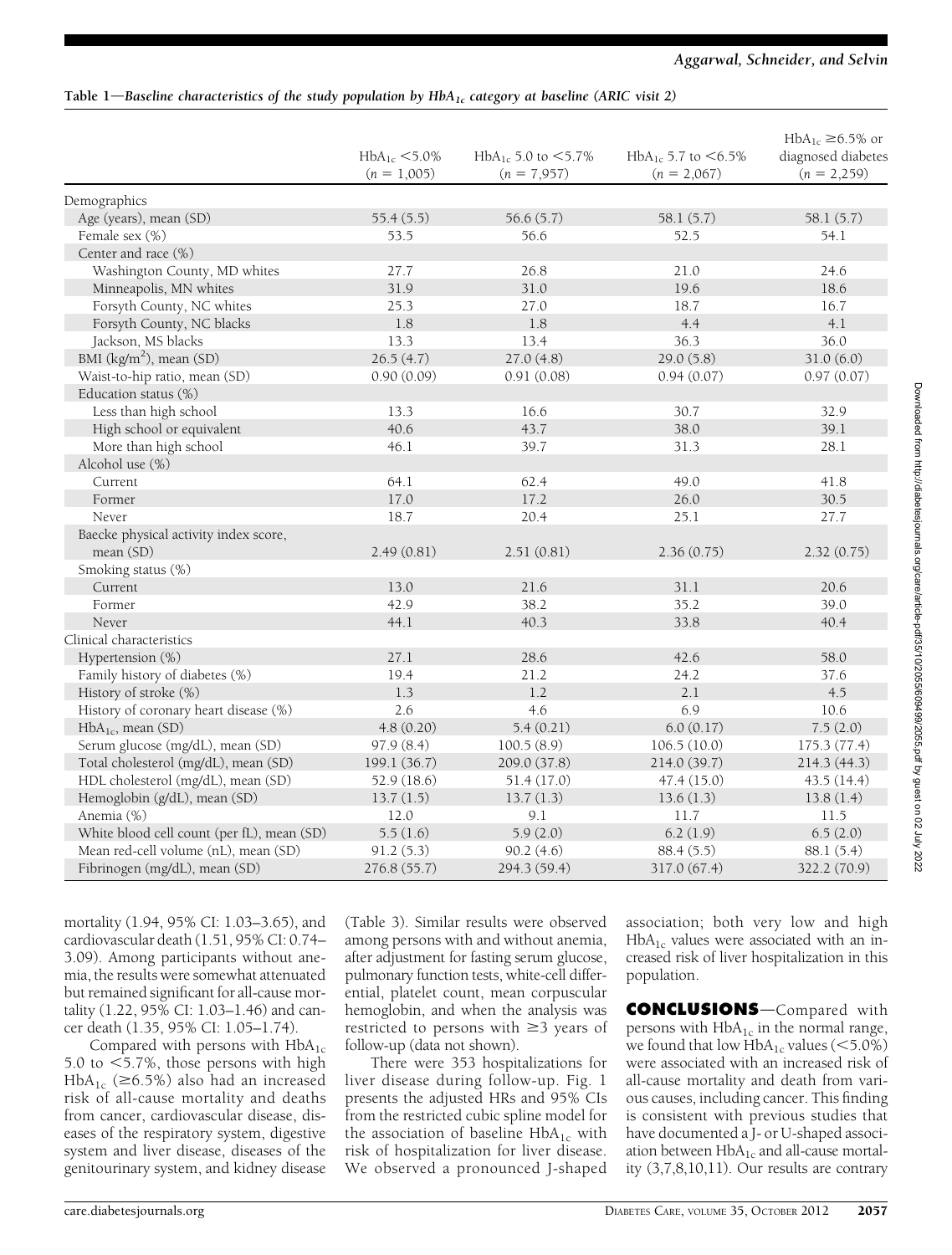#### Low  $HbA_{1c}$  and mortality

Table 2—Adjusted\* associations of low HbA<sub>1c</sub> (<5.0% vs. 5.0 to <5.7%) among persons without diabetes  $(N = 9,254)$ 

| Variable                               | OR (95% CI)         |
|----------------------------------------|---------------------|
| Age $<$ 50 years                       | $1.19(0.98 - 1.45)$ |
| Age 50-59 years                        | 1.00 (reference)    |
| Age $\geq 60$ years                    | $0.67(0.57-0.79)$   |
| Female (vs. male)                      | $0.84(0.69-1.02)$   |
| Field center and race                  |                     |
| Washington County, MD whites           | 1.00 (reference)    |
| Minneapolis County, MN whites          | $0.86(0.72 - 1.04)$ |
| Forsyth County, NC whites              | $1.06(0.87-1.28)$   |
| Forsyth County, NC blacks              | $1.18(0.70 - 2.03)$ |
| Jackson County, MS blacks              | $1.04(0.82 - 1.33)$ |
| Hypercholesterolemia                   | $0.66(0.55-0.80)$   |
| BMI categories $\frac{\text{kg}}{m^2}$ |                     |
| $<$ 25                                 | 1.00 (reference)    |
| $25 - 30$                              | $0.85(0.73-0.98)$   |
| >30                                    | $0.73(0.60-0.89)$   |
| Hypertension                           | $1.13(0.96 - 1.32)$ |
| Family history of diabetes             | $0.89(0.76 - 1.06)$ |
| Education status                       |                     |
| Less than high school                  | 1.00 (reference)    |
| High school or equivalent              | $1.04(0.84 - 1.29)$ |
| College or above                       | $1.20(0.96 - 1.49)$ |
| Alcohol use                            |                     |
| Current                                | 1.00 (reference)    |
| Former                                 | $1.08(0.89 - 1.30)$ |
| Never                                  | $0.93(0.77 - 1.13)$ |
|                                        |                     |
| Baecke physical activity index score   |                     |
| Quartile $1 \le 1.75$                  | 1.00 (reference)    |
| Quartile 2 (1.75-2.25)                 | $1.09(0.87-1.35)$   |
| Quartile 3 (2.25-3.0)                  | $0.89(0.72 - 1.10)$ |
| Quartile $4 (>3.0)$                    | $0.83(0.67-1.03)$   |
| Smoking status                         |                     |
| Current                                | 1.00 (reference)    |
| Former                                 | $1.89(1.51-2.36)$   |
| Never                                  | $1.86(1.47-2.34)$   |
| History of stroke                      | $1.43(0.80 - 2.56)$ |
| History of coronary heart disease      | $0.65(0.43-0.98)$   |
| Hemoglobin (g/dL)                      |                     |
| Quartile 1 (<12.9)                     | $1.35(1.08-1.68)$   |
| Quartile 2 (12.9–13.7)                 | 1.00 (reference)    |
| Ouartile 3 (13.8–14.7)                 | $1.17(0.95 - 1.44)$ |
| Quartile $4 (>14.7)$                   | $1.27(1.04-1.55)$   |
| WBC count (per fL)                     |                     |
| Quartile 1 (<4.8)                      | 1.00 (reference)    |
| Quartile 2 (4.8-5.7)                   | $0.86(0.72 - 1.02)$ |
| Quartile 3 (5.7–6.9)                   | $0.75(0.62 - 0.90)$ |
| Quartile $4$ ( $>6.9$ )                | $0.64(0.51-0.79)$   |
| Mean red-cell volume (nL)              |                     |
| Quartile 1 (<87)                       | 1.00 (reference)    |
| Quartile 2 (87-90)                     | $1.25(0.98 - 1.59)$ |
| Quartile 3 (90-93)                     | $1.50(1.19-1.89)$   |
| Quartile 4 (>93)                       | $2.25(1.79-2.84)$   |
| Plasma fibrinogen level (mg/dL)        |                     |
| Quartile 1 (<260)                      | 1.00 (reference)    |
| Quartile 2 (260-295)                   | $0.88(0.74 - 1.03)$ |
| Quartile 3 (295-337)                   | $0.60(0.50-0.74)$   |
| Quartile 4 (>337)                      | $0.68(0.55-0.84)$   |

OR, odds ratio; WBC, white blood cell. \*Model was adjusted for all listed variables. Boldface estimates indicate a P value of  $< 0.05$ .

to a recent analysis of the European Prospective Investigation of Cancer-Norfolk Study that reported no increase in risk of mortality at low normal  $HbA_{1c}$  values in a relatively homogenous population of Caucasians (20). The debate regarding the  $HbA_{1c}$ -mortality association also extends to the mortality curves for fasting and 2-h glucose, which are reported to be J-shaped in some studies (21–24). No single cause of death appeared to drive the association between low  $HbA_{1c}$  and risk of death in our study. Prior studies have suggested that liver disease may be an important contributor to low  $HbA_{1c}$  values (10,12). Consistent with this hypothesis, we observed that low  $HbA_{1c}$  values were associated with an increased risk of hospitalization due to liver disease in the ARIC Study population.

The exact mechanisms underlying the association of low  $HbA_{1c}$  values with increased risk of death are not known. We found that low  $HbA_{1c}$  values were significantly associated with higher mean redcell volume and low hemoglobin. Other studies have demonstrated associations of red-cell indices with long-term mortality in the general population (25,26). The etiology of these relationships is largely unclear but may reflect that some disease processes affect red-cell turnover and thus  $HbA_{1c}$ . Whereas high  $HbA_{1c}$  values are almost entirely determined by circulating glucose levels (27), it is probable that nonglycemic factors such as red-cell turnover may be of disproportionate importance in the low range of  $HbA_{1c}$ . Our observations suggest low  $HbA_{1c}$  values may be a general marker of ill health, analogous to the well-documented U-shaped association between cholesterol and mortality (28–30). There is strong evidence that some disease processes reduce circulation of cholesterol-bearing lipoproteins (28). Low  $HbA_{1c}$  values may characterize a mix of healthy people and a group in which low  $HbA_{1c}$  is a marker or signal of underlying health issues, such as liver disease or early stages of cancer (3,10). This hypothesis is consistent with the negative confounding observed in our study; once traditional risk factors for death were added to our models, the association of low  $HbA_{1c}$ with all-cause mortality and cause-specific mortality became stronger.

Certain limitations should be considered in interpreting the results of this study. We were limited to information available from the death certificate for the classification of the underlying cause of death, which may have resulted in misclassification,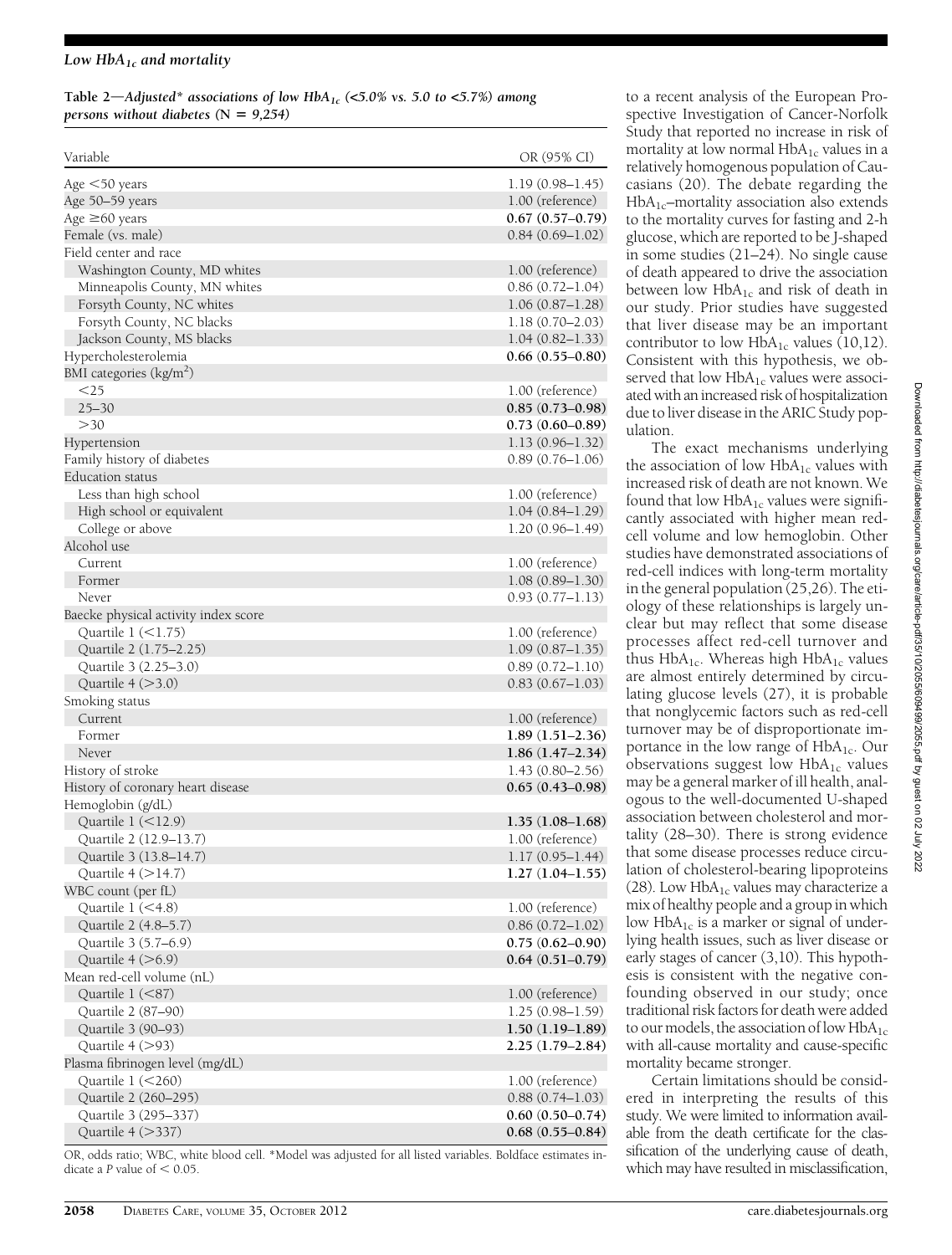# Aggarwal, Schneider, and Selvin

Table 3—Adjusted HRs (95% CI) for cause-specific mortality by  $HbA_{1c}$  category

|                                                                   | $HbA_{1c} < 5.0\%$  | $HbA_{1c}$ 5.0 to $<$ 5.7% | HbA <sub>1c</sub> 5.7 to $< 6.4\%$                            | $HbA_{1c} \geq 6.5\%$ or<br>self-reported diabetes |
|-------------------------------------------------------------------|---------------------|----------------------------|---------------------------------------------------------------|----------------------------------------------------|
| All-cause mortality ( $n = 3,078$ )                               |                     |                            |                                                               |                                                    |
| Model 1*                                                          | $1.14(0.98 - 1.34)$ | 1.00 (reference)           | $1.56(1.42 - 1.72)$                                           | $2.32(2.13 - 2.53)$                                |
| Model $2**$                                                       | $1.32(1.13 - 1.55)$ | 1.00 (reference)           | $1.31(1.18-1.45)$                                             | $1.82(1.66-2.01)$                                  |
| Deaths from cancer $(n = 1, 113)$                                 |                     |                            |                                                               |                                                    |
| Model 1*                                                          | $1.28(1.02 - 1.61)$ | 1.00 (reference)           | $1.34(1.14-1.61)$                                             | $1.42(1.21-1.67)$                                  |
| Model 2**                                                         | $1.47(1.16-1.84)$   | 1.00 (reference)           | $1.16(0.98 - 1.36)$                                           | $1.24(1.05-1.47)$                                  |
| Deaths from cardiovascular disease<br>$(n = 1,085)$               |                     |                            |                                                               |                                                    |
| Model 1*                                                          | $1.04(0.76 - 1.42)$ | 1.00 (reference)           | $1.95(1.65-2.31)$                                             | $3.64(3.15 - 4.20)$                                |
| Model $2**$                                                       | $1.27(0.93 - 1.75)$ | 1.00 (reference)           | $1.51(1.27-1.79)$                                             | $2.40(2.05 - 2.82)$                                |
| Deaths from respiratory system disease<br>$(n = 235)$             |                     |                            |                                                               |                                                    |
| Model 1*                                                          | $1.31(0.76 - 2.25)$ | 1.00 (reference)           | $2.18(1.58 - 3.02)$                                           | $1.95(1.39-2.74)$                                  |
| Model $2**$                                                       | $1.42(0.78 - 2.56)$ | 1.00 (reference)           | $2.02(1.43 - 2.87)$                                           | $1.97(1.35-2.89)$                                  |
| Deaths from digestive system and liver<br>disease $(n = 82)$      |                     |                            |                                                               |                                                    |
| Model $1^*$                                                       | $0.88(0.31 - 2.46)$ | 1.00 (reference)           | $1.22(0.67 - 2.22)$                                           | $1.75(1.02 - 3.00)$                                |
| Model 2**                                                         | $0.96(0.34 - 2.71)$ | 1.00 (reference)           | $1.00(0.54 - 1.83)$                                           | $1.26(0.70 - 2.26)$                                |
| Deaths from genitourinary system and kidney<br>disease $(n = 61)$ |                     |                            |                                                               |                                                    |
| Model 1*                                                          | $0.94(0.22 - 4.02)$ | 1.00 (reference)           | $1.57(0.71 - 3.44)$                                           | $4.95(2.72 - 9.00)$                                |
| Model $2**$<br>$n + 1 + c$<br>$0.4007 \div 111 \div 10$           | $1.01(0.23 - 4.42)$ | 1.00 (reference)           | $1.29(0.58 - 2.87)$<br>$10.11$ $20.436$ $110$ $10$ $10$ $111$ | $3.17(1.63 - 6.15)$<br>111 1 1 11151               |

Boldface estimates indicate a P value of < 0.05. \*Model 1: adjusted for age, sex, race, and field center. \*\*Model 2: adjusted for variables in model 1 plus total and HDL cholesterol, BMI, waist-to-hip ratio, hypertension, family history of diabetes, educational level, alcohol use, physical activity, smoking status, hemoglobin, MCV, fibrinogen, and leukocyte count.

particularly for the noncancer and noncardiovascular outcomes (31–33). We also did not have data available on iron indices, reticulocyte count, or red-cell distribution width. Nonetheless, the ARIC population is a large, diverse cohort with virtually complete follow-up for vital status and comprehensive information on



**Figure 1**—Adjusted HRs (95% CI) for liver disease hospitalization by baseline HbA<sub>1c</sub> value. The HR is expressed per absolute increase in one percentage point in the  $HbA_{1c}$  value at baseline. The shaded area is the 95% CI from the restricted cubic spline model. The model is centered at the median (5.5%) with knots at the 20th, 40th, 60th, and 80th percentiles. The HRs were adjusted for age, sex, race, field center, total and HDL cholesterol, BMI, waist-to-hip ratio, hypertension, family history of diabetes, education level, alcohol use, physical activity, smoking status, hemoglobin, MCV, fibrinogen, and leukocyte count. The HRs are shown on a natural log scale.

important confounders and major risk factors for mortality. To our knowledge, this study is one of the first comprehensive examinations of the association of low HbA<sub>1c</sub> with cause-specific mortality in a general population.

In conclusion, our results add to the evidence that low  $HbA_{1c}$  values may be a marker of elevated mortality risk in the general population. With new recommendations for the use of  $HbA_{1c}$  for diagnosis of diabetes,  $HbA_{1c}$  testing will undoubtedly increase. To the extent that  $HbA_{1c}$  is adopted for diabetes screening, clinicians will frequently observe  $HbA_{1c}$ values in the normal range, including low normal values. Additional work should focus on understanding the nonglycemic determinants of  $HbA_{1c}$  and the mechanisms that explain why low  $HbA_{1c}$ values in some individuals may reflect an elevated risk state.

 $Acknowledgments$  The ARIC Study was carried out as a collaborative study supported by the National Heart, Lung, and Blood Institute contracts (HHSN268201100005C, HHSN268201100006C, HHSN268201100007C, HHSN268201100008C, HHSN268201100009C, HHSN268201100010C, HHSN268201100011C, and HHSN268201100012C). A.L.C.S. was